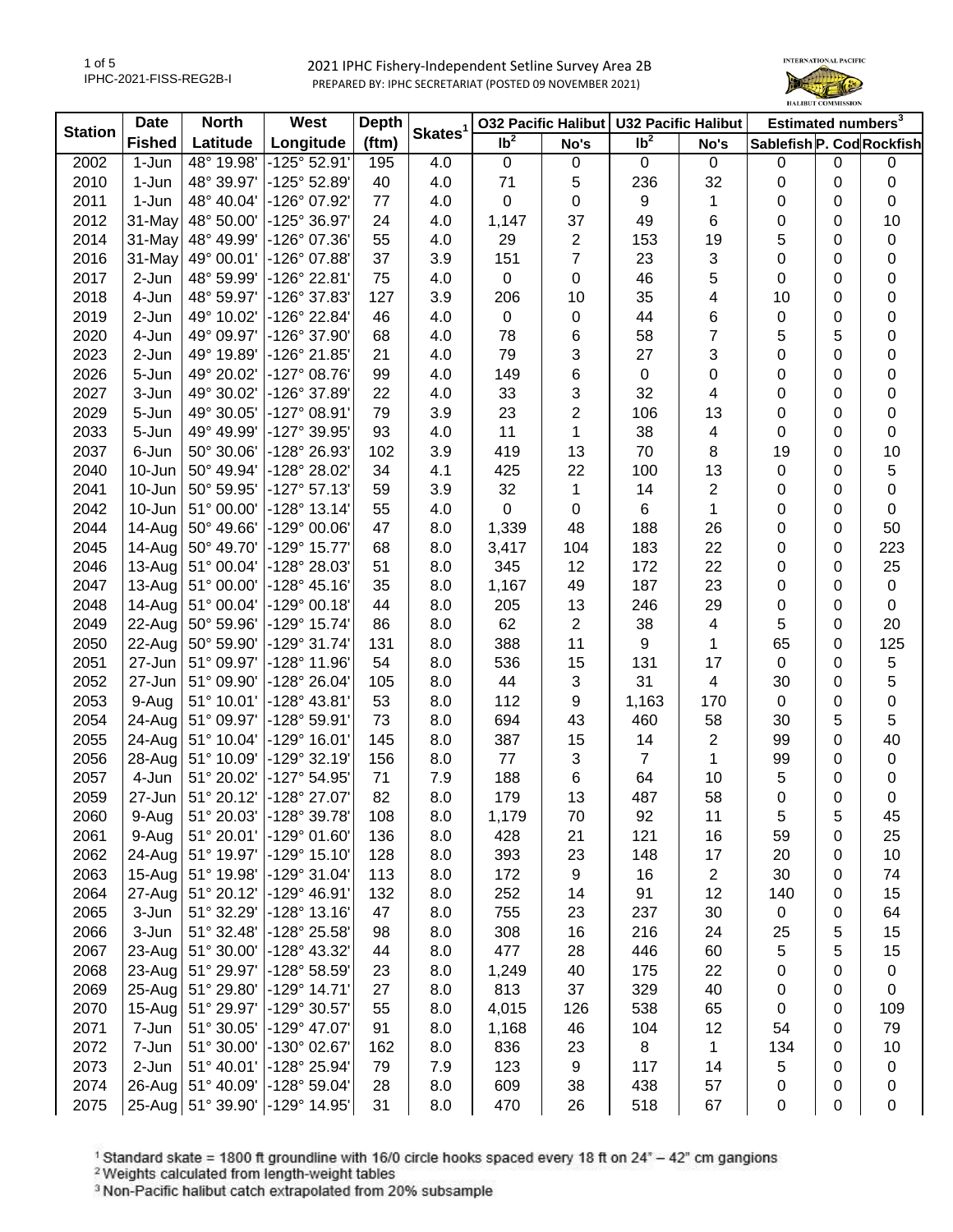

| <b>Station</b> | <b>Date</b>   | <b>North</b>        | <b>West</b>           | <b>Depth</b> | Skates <sup>1</sup> |                 | 032 Pacific Halibut   U32 Pacific Halibut |                   |                     | Estimated numbers <sup>3</sup> |                |             |
|----------------|---------------|---------------------|-----------------------|--------------|---------------------|-----------------|-------------------------------------------|-------------------|---------------------|--------------------------------|----------------|-------------|
|                | <b>Fished</b> | Latitude            | Longitude             | (ftm)        |                     | Ib <sup>2</sup> | No's                                      | $\overline{1}b^2$ | No's                | Sablefish P. Cod Rockfish      |                |             |
| 2076           | $25 - Aug$    | $51^{\circ} 39.97'$ | $-129^{\circ}30.94'$  | 52           | 8.0                 | 13              | 1                                         | 288               | 36                  | 0                              | $\mathbf 0$    | 0           |
| 2077           | 7-Jun         | 51° 39.96'          | -129° 47.07'          | 142          | 8.0                 | 216             | 10                                        | 54                | 6                   | 10                             | 0              | 10          |
| 2078           | 2-Jun         | 51° 49.49'          | -128° 26.01'          | 80           | 7.9                 | 206             | 10                                        | 236               | 31                  | 10                             | 0              | 0           |
| 2079           | $17$ -Aug     | 51° 49.84'          | $-128° 41.43'$        | 61           | 8.0                 | 91              | $\overline{7}$                            | 300               | 39                  | 15                             | 0              | 0           |
| 2080           | $26$ -Aug     | 51° 50.03'          | $-128°58.06'$         | 44           | 8.0                 | 628             | 37                                        | 1,355             | 175                 | 0                              | 0              | 50          |
| 2081           | 8-Aug         | 51° 50.03'          | -129° 13.96'          | 65           | 8.0                 | 311             | 20                                        | 718               | 89                  | 0                              | 0              | 10          |
| 2082           | 8-Aug         | 51° 50.03'          | -129° 30.93'          | 138          | 8.0                 | 56              | $\mathbf{2}$                              | 8                 | $\mathbf 1$         | 35                             | 0              | 59          |
| 2083           | 26-Jun        | 52° 00.03'          | -128° 41.98'          | 88           | 8.0                 | 740             | 49                                        | 655               | 73                  | 0                              | 0              | $\pmb{0}$   |
| 2084           | 26-Jun        | 52° 00.08'          | -128° 57.83'          | 79           | 8.0                 | 1,139           | 75                                        | 1,303             | 149                 | 0                              | 0              | 5           |
| 2085           | 8-Aug         | 52° 00.14'          | -129° 12.32'          | 95           | 8.0                 | 298             | 20                                        | 110               | 12                  | 15                             | 5              | 15          |
| 2086           | 26-Jun        | 52° 09.98'          | $-128^{\circ}$ 40.86' | 118          | 8.0                 | 289             | 9                                         | 34                | 4                   | 25                             | $\mathbf 0$    | 89          |
| 2087           | 18-Jun        | 51° 39.95'          | -130° 02.73'          | 194          | 8.1                 | 12              | 1                                         | 13                | $\overline{2}$      | 162                            | 0              | $\mathsf 0$ |
| 2088           | 18-Jun        | 51° 40.01'          | -130° 18.75'          | 141          | 7.9                 | 924             | 32                                        | 9                 | 1                   | 59                             | 0              | 5           |
| 2089           | 15-Jun        | 51° 50.00'          | $-129°$ 47.18         | 140          | 8.0                 | 121             | 6                                         | $\pmb{0}$         | $\pmb{0}$           | 15                             | 0              | 20          |
| 2090           | 18-Jun        | 51° 50.00'          | -130° 02.97'          | 100          | 8.1                 | 607             | 31                                        | 113               | 13                  | 10                             | 0              | 51          |
| 2091           | 19-Jun        | 51° 50.09'          | -130° 19.02'          | 116          | 7.9                 | 845             | 33                                        | 83                | 10                  | 39                             | 0              | 64          |
| 2092           | 19-Jun        | 51° 49.92'          | -130° 34.35'          | 157          | 8.0                 | 416             | 16                                        | 83                | 10                  | 90                             | 0              | 5           |
| 2093           | 19-Jun        | 51° 50.24'          | -130° 52.05'          | 101          | 8.0                 | 1,249           | 31                                        | 63                | $\overline{7}$      | 5                              | 0              | 193         |
| 2095           | $15 - Jun$    | 51° 59.99'          | -129° 47.32'          | 63           | 8.0                 | 129             | $\overline{4}$                            | 229               | 32                  | 0                              | 5              | 75          |
| 2096           | 23-Jun        | 52° 00.05'          | -130° 03.13'          | 76           | 8.0                 | 392             | 23                                        | 556               | 80                  | 0                              | 0              | 0           |
| 2097           | 22-Jun        | 52° 00.04'          | -130° 19.27'          | 194          | 8.1                 | 40              | $\mathbf{2}$                              | $\pmb{0}$         | 0                   | 121                            | 0              | 5           |
| 2098           | 22-Jun        | 52° 00.42'          | -130° 34.98'          | 131          | 8.0                 | 659             | 21                                        | 49                | 5                   | 105                            | 5              | 10          |
| 2099           | 21-Jun        | 51° 59.97'          | -130° 51.85'          | 103          | 7.9                 | 803             | 38                                        | 208               | 24                  | 25                             | 0              | 74          |
| 2100           | $11 - Jun$    | 52° 09.99'          | -128° 56.76'          | 93           | 8.0                 | 552             | 29                                        | 262               | 32                  | 5                              | 0              | 15          |
| 2101           | 11-Jun        | 52° 10.03'          | -129° 13.92'          | 93           | 7.9                 | 117             | $\overline{7}$                            | 98                | 12                  | 5                              | 0              | 0           |
| 2102           | 14-Jun        | 52° 10.78'          | -129° 25.48'          | 93           | 8.0                 | 1,539           | 72                                        | 526               | 61                  | 0                              | 20             | 5           |
| 2103           | 23-Jun        | 52° 10.03'          | -129° 45.63'          | 113          | 8.0                 | 144             | 6                                         | 46                | 5                   | 0                              | $\pmb{0}$      | 25          |
| 2104           | 23-Jun        | 52° 09.99'          | -130° 02.98'          | 93           | 7.9                 | 266             | 15                                        | 284               | 34                  | 5                              | 5              | 10          |
| 2105           | 22-Jun        | 52° 10.19'          | -130° 18.63'          | 226          | 8.0                 | 55              | 1                                         | 0                 | $\mathbf 0$         | 85                             | 0              | 5           |
| 2106           | 10-Jul        | 52° 09.87'          | -130° 35.10'          | 107          | 8.0                 | 765             | 34                                        | 23                | 3                   | 40                             | 0              | 30          |
| 2107           | 21-Jun        | 52° 09.99'          | -130° 52.45'          | 121          | 8.0                 | 548             | 21                                        | 68                | 8                   | 10                             | 5              | 25          |
| 2108           | 14-Jun        | 52° 19.98'          | -129° 13.28'          | 74           | 8.0                 | 743             | 55                                        | 1,169             | 141                 | 0                              | 35             | 10          |
| 2109           | 14-Jun        | 52° 19.97'          | -129° 26.67'          | 84           | 8.0                 | 1,142           | 54                                        | 586               | 71                  | 0                              | 20             | 10          |
| 2110           | 13-Jun        | 52° 19.95'          | -129° 50.51'          | 106          | 8.0                 | 570             | 33                                        | 646               | 84                  | 0                              | 10             | 25          |
| 2111           | 13-Jun        | $52^{\circ}$ 20.02  | $-130^{\circ}$ 02.73  | 122          | 8.0                 | 287             | 13                                        | 61                | 7                   | 5                              | 0              | 35          |
| 2112           | 10-Jul        | 52° 19.99'          | $-130^{\circ}$ 19.14' | 188          | 8.0                 | 84              | 2                                         | 0                 | 0                   | 125                            | 0              | 5           |
| 2113           | 10-Jul        | 52° 19.82'          | -130° 35.01'          | 91           | 8.0                 | 534             | 16                                        | 39                | 5                   | 25                             | 15             | 5           |
| 2114           | 9-Jul         | 52° 20.00'          | $-130^{\circ} 51.87'$ | 78           | 8.0                 | 553             | 33                                        | 313               | 37                  | 0                              | 0              | 10          |
| 2115           | 12-Jun        | 52° 29.96'          | $-129°32.41'$         | 50           | 8.0                 | 1,223           | 44                                        | 533               | 70                  | 0                              | 0              | 10          |
| 2116           | 13-Jun        | 52° 33.52'          | $-129° 44.17'$        | 81           | 7.7                 | 1,462           | 79                                        | 1,108             | 132                 | 0                              | 5              | 0           |
| 2117           | $11 -$ Jul    | 52° 30.01'          | $-130^{\circ}$ 02.10' | 147          | 8.0                 | 226             | 12                                        | 8                 | 1                   | 5                              | 0              | 10          |
| 2118           | $11 -$ Jul    | 52° 30.00'          | -130° 19.31'          | 140          | 8.0                 | 599             | 19                                        | 16                | $\overline{2}$      | 50                             | 0              | 15          |
| 2119           | 8-Jul         | 52° 30.01'          | -130° 34.95'          | 66           | 8.0                 | 753             | 46                                        | 369               | 44                  | 0                              | 5              | 25          |
| 2120           | 9-Jul         | 52° 30.01'          | -130° 52.30'          | 58           | 8.0                 | 2,250           | 94                                        | 576               | 71                  | 0                              | 5              | 40          |
| 2121           | 4-Jul         | 52° 39.90'          | -129° 45.98'          | 103          | 8.0                 | 730             | 36                                        | 97                | 10                  | 15                             | $\overline{0}$ | 35          |
| 2122           | $11 -$ Jul    | 52° 39.93'          | -130° 02.04'          | 145          | 8.0                 | 114             | $\sqrt{5}$                                | 0                 |                     | 35                             | 0              | 5           |
| 2123           | 8-Jul         | 52° 40.03'          | -130° 19.27'          | 118          | 8.0                 | 136             | 6                                         | 20                | 0<br>$\overline{2}$ | 35                             | 0              | 30          |
| 2124           | 8-Jul         | 52° 40.00'          | -130° 34.57'          | 78           | 8.0                 | 882             | 49                                        | 238               | 27                  | 10                             | 0              | 40          |
| 2125           | 7-Jul         | 52° 50.06'          | -130° 02.00'          | 141          | 8.0                 | 33              | $\overline{c}$                            | $\mathbf 0$       | 0                   | 55                             | 0              | 40          |
| 2126           | 7-Jul         | 52° 49.94'          | -130° 18.57'          | 115          | 8.0                 | 306             | 13                                        | 20                | $\overline{2}$      | $\pmb{0}$                      | 0              | 0           |
|                |               |                     |                       |              |                     |                 |                                           |                   |                     |                                |                |             |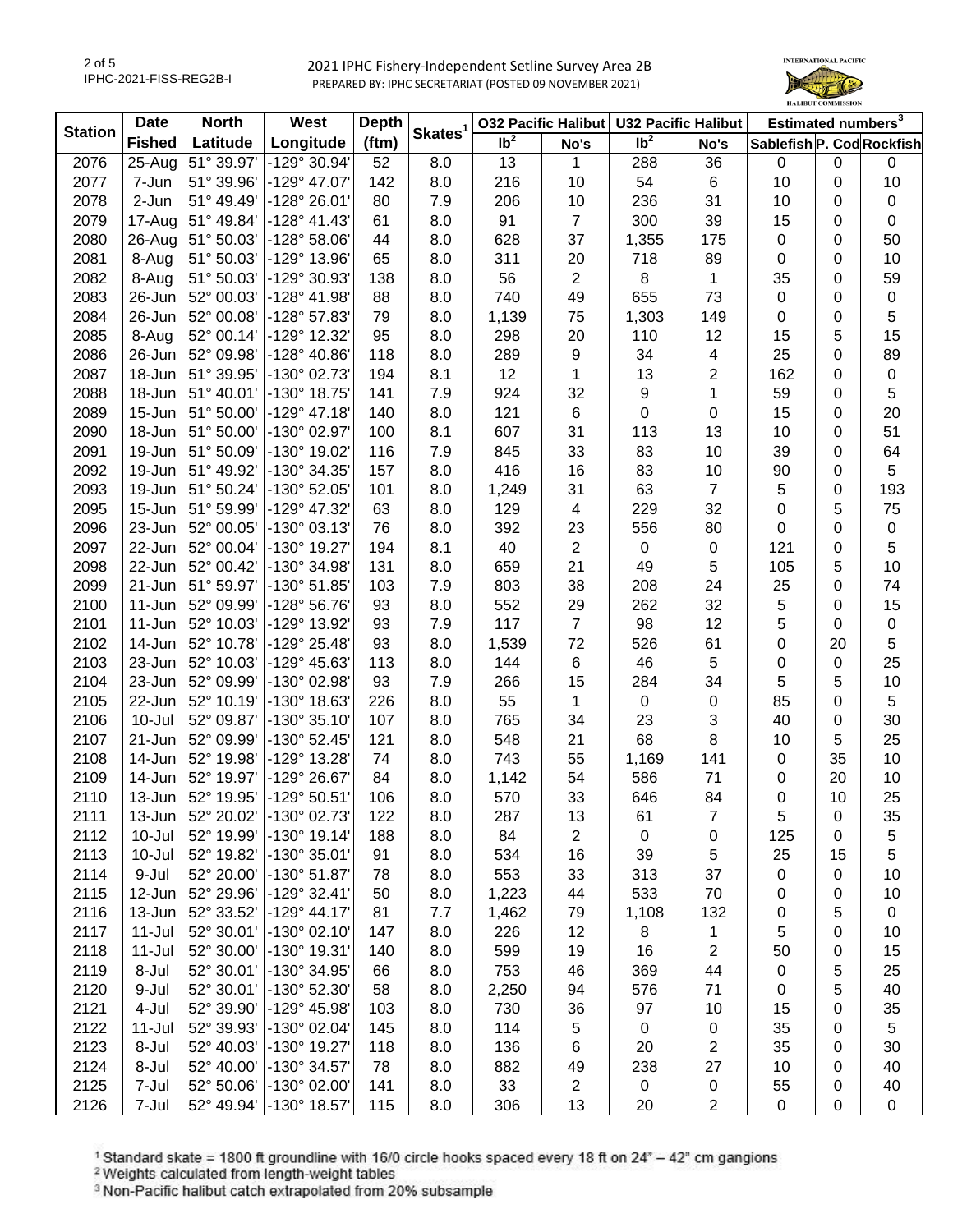

| <b>Station</b> | <b>Date</b>           | <b>North</b>       | <b>West</b>                  | <b>Depth</b> | Skates <sup>1</sup> |                   | 032 Pacific Halibut   U32 Pacific Halibut |                 |                | Estimated numbers <sup>3</sup> |             |             |
|----------------|-----------------------|--------------------|------------------------------|--------------|---------------------|-------------------|-------------------------------------------|-----------------|----------------|--------------------------------|-------------|-------------|
|                | <b>Fished</b>         | Latitude           | Longitude                    | (ftm)        |                     | $\overline{1}b^2$ | No's                                      | Ib <sup>2</sup> | No's           | Sablefish P. Cod Rockfish      |             |             |
| 2127           | 3-Jul                 | 52° 59.77'         | $-129^{\circ}$ 44.93'        | 98           | 8.0                 | 364               | 16                                        | 275             | 38             | 45                             | 5           | 40          |
| 2128           | 7-Jul                 | 53° 00.02'         | -130° 01.70'                 | 96           | 8.0                 | 556               | 29                                        | 196             | 22             | 40                             | 0           | 30          |
| 2129           | 8-Jun                 | 52° 29.98'         | $-131^{\circ}$ 08.04'        | 46           | 8.0                 | 1,177             | 64                                        | 453             | 57             | $\mathbf 0$                    | 0           | 20          |
| 2130           | 8-Jun                 | 52° 30.01'         | -131° 25.03'                 | 68           | 8.0                 | 574               | 27                                        | 61              | 6              | 0                              | 0           | 15          |
| 2131           | 7-Aug                 | 52° 39.97'         | -130° 52.01'                 | 51           | 8.0                 | 1,154             | 48                                        | 714             | 88             | 0                              | 0           | $\pmb{0}$   |
| 2132           | 9-Jun                 | 52° 39.90'         | $-131°07.89'$                | 38           | 8.0                 | 461               | 22                                        | 83              | 10             | 0                              | 0           | $\pmb{0}$   |
| 2133           | 7-Aug                 | 52° 50.02'         | -130° 34.91'                 | 61           | 8.0                 | 455               | 25                                        | 249             | 30             | 0                              | 40          | 54          |
| 2134           | 7-Aug                 | 52° 50.03'         | -130° 51.73'                 | 26           | 8.0                 | 1,231             | 58                                        | 421             | 56             | 0                              | 5           | $\pmb{0}$   |
| 2135           | 6-Aug                 | 53° 00.01'         | $-130^{\circ}$ 18.00'        | 113          | 8.0                 | 166               | 5                                         | $\mathsf 0$     | 0              | 35                             | 0           | 30          |
| 2136           | 6-Aug                 | 52° 59.94'         | -130° 35.02'                 | 52           | 8.0                 | 191               | 15                                        | 354             | 43             | $\mathbf 0$                    | 25          | $\pmb{0}$   |
| 2137           | 9-Jul                 | 53° 09.08'         | -130° 17.82'                 | 113          | 8.0                 | $\mathbf 0$       | $\mathbf 0$                               | 22              | 3              | 30                             | 0           | 89          |
| 2139           | 5-Aug                 | 53° 10.10'         | $-130^{\circ}$ 52.01         | 57           | 8.0                 | 170               | 13                                        | 145             | 18             | 10                             | 50          | $\pmb{0}$   |
| 2140           | 9-Jul                 | 53° 19.92'         | -130° 17.95'                 | 55           | 8.0                 | 2,042             | 103                                       | 553             | 73             | $\mathbf 0$                    | 5           | $\pmb{0}$   |
| 2141           | 17-Jun                | 53° 20.07'         | -130° 34.93'                 | 41           | 8.0                 | 621               | 29                                        | 457             | 59             | $\pmb{0}$                      | 5           | 64          |
| 2142           | 17-Jun                | 53° 20.01'         | -130° 52.02'                 | 76           | 8.0                 | 1,319             | 81                                        | 251             | 28             | 10                             | 20          | 10          |
| 2143           | 27-Jul                | 53° 20.09'         | -132° 48.96'                 | 77           | 8.0                 | 1,046             | 31                                        | 387             | 53             | 0                              | 0           | 149         |
| 2144           | 27-Jul                | 53° 20.22'         | -133° 06.01'                 | 127          | 8.0                 | 1,959             | 61                                        | 20              | $\overline{2}$ | 139                            | 0           | 54          |
| 2145           | 10-Jul                | 53° 29.99'         | -130° 51.89'                 | 51           | 8.0                 | 545               | 35                                        | 349             | 42             | 5                              | 64          | 5           |
| 2146           | 27-Jul                | 53° 30.05'         | -133° 05.91'                 | 198          | 8.0                 | 937               | 34                                        | 46              | 5              | 69                             | 0           | 168         |
| 2147           | 12-Jun                | 53° 39.98'         | $-130°35.11'$                | 26           | 7.9                 | 85                | 5                                         | 75              | 12             | 0                              | 15          | $\pmb{0}$   |
| 2148           | 12-Jun                | 53° 40.02'         | -130° 51.97'                 | 26           | 8.0                 | 307               | 19                                        | 329             | 45             | 0                              | $\mathbf 0$ | 0           |
| 2149           | 28-Jul                | 53° 40.05'         | -133° 06.82'                 | 80           | 8.0                 | 2,190             | 68                                        | 534             | 74             | 0                              | 0           | 124         |
| 2150           | 12-Jun                | 53° 49.91'         | -130° 51.96'                 | 48           | 8.0                 | 48                | 4                                         | 63              | $\overline{7}$ | 5                              | 5           | $\pmb{0}$   |
| 2151           | 29-Jul                | 53° 59.95'         | -133° 24.90'                 | 42           | 8.0                 | 3,134             | 94                                        | 223             | 25             | 0                              | 0           | 35          |
| 2152           | 4-Aug                 | 54° 10.01'         | $-130^{\circ}$ 34.97         | 57           | 8.0                 | 451               | 13                                        | 63              | 10             | 0                              | 0           | $\sqrt{5}$  |
| 2153           | $20$ -Jun             | 54° 10.08'         | -132° 00.01'                 | 38           | 8.0                 | 79                | 3                                         | 364             | 56             | 0                              | 25          | $\pmb{0}$   |
| 2154           | 12-Jul                | 54° 10.05'         | -132° 16.84'                 | 50           | 7.9                 | 56                | 4                                         | 553             | 94             | 0                              | $\pmb{0}$   | $\pmb{0}$   |
| 2155           | 13-Jul                | 54° 10.02'         | -132° 34.14'                 | 47           | 8.0                 | 565               | 13                                        | 821             | 133            | 0                              | 5           | 10          |
| 2156           | 29-Jul                | 54° 09.78'         | -133° 09.30'                 | 36           | 8.0                 | 1,902             | 68                                        | 742             | 99             | 0                              | $\mathbf 0$ | 30          |
| 2157           | $31 -$ Jul            | 54° 09.99'         | -133° 25.49'                 | 217          | 8.0                 | 420               | 16                                        | 50              | 6              | 129                            | $\mathbf 0$ | 30          |
| 2158           | 4-Aug                 | 54° 20.09'         | $-130^{\circ}35.04'$         | 47           | 8.0                 | 319               | 14                                        | 223             | 29             | 5                              | 15          | 40          |
| 2159           | 21-Jul                | 54° 19.76'         | $-131°08.71'$                | 33           | 8.0                 | 213               | 16                                        | 793             | 100            | $\mathsf 0$                    | 25          | $\mathsf 0$ |
| 2160           | 20-Jul                | 54° 19.99'         | -131° 25.84'                 | 92           | 8.0                 | 354               | 25                                        | 205             | 23             | 25                             | 10          | 35          |
| 2161           | 20-Jun                | 54° 20.14'         | $-131°$ 43.08                | 105          | 8.0                 | 929               | 54                                        | 302             | 35             | 15                             | 5           | 5           |
| 2162           | $20$ -Jun $\parallel$ | $54^{\circ}$ 19.99 | $-132^{\circ}$ 00.85         | 135          | 8.0                 | 518               | 16                                        | 11              | 1              | 124                            | 0           | 30          |
| 2163           | 12-Jul                | 54° 19.98'         | $-132^{\circ}$ 18.16         | 117          | 8.0                 | 1,413             | 43                                        | 62              | 9              | 54                             | 20          | 15          |
| 2164           | 12-Jul                | 54° 19.98'         | -132° 35.45'                 | 146          | 8.0                 | 387               | 12                                        | 18              | 3              | 99                             | 0           | 40          |
| 2165           | $13 -$ Jul            | 54° 20.11'         | $-132°52.06'$                | 188          | 8.0                 | 942               | 17                                        | 27              | 4              | 158                            | 0           | 0           |
| 2166           | 31-Jul                | 54° 19.74'         | $ -133^{\circ}08.91$         | 252          | 8.0                 | 858               | 17                                        | 22              | 3              | 163                            | 0           | 10          |
| 2167           | 14-Jul                | 54° 20.16'         | $-133^{\circ} 26.02'$        | 120          | 8.0                 | 2,177             | 84                                        | 191             | 23             | 40                             | 10          | 124         |
| 2168           | 30-Jul                | 54° 19.70'         | -133° 43.01'                 | 135          | 8.0                 | 1,664             | 59                                        | 228             | 27             | 30                             | 5           | 5           |
| 2169           | 4-Aug                 | 54° 30.08'         | $\vert$ -130° 34.95'         | 63           | 8.0                 | 322               | 15                                        | 288             | 38             | 30                             | 10          | 10          |
| 2170           | 19-Jul                | 54° 30.16'         | $-131°08.50'$                | 77           | 8.0                 | 292               | 18                                        | 236             | 28             | 50                             | $\mathbf 0$ | $\pmb{0}$   |
| 2171           | 20-Jul                | 54° 29.97'         | $-131^{\circ} 26.00^{\circ}$ | 68           | 8.0                 | 1,262             | 65                                        | 1,057           | 122            | 5                              | 10          | 40          |
| 2172           | 20-Jul                | 54° 30.05'         | $-131^{\circ}$ 43.65'        | 185          | 8.0                 | 82                | 4                                         | 11              | 1              | 104                            | 0           | 5           |
| 2205           | 1-Jun                 | 48° 20.50'         | $-126°07.96'$                | 298          | 3.9                 | $\mathbf 0$       | 0                                         | $\pmb{0}$       | 0              | 0                              | 0           | 0           |
| 2208           | $30$ -May             | 48° 29.99'         | $-125°07.83'$                | 74           | 4.0                 | 44                | 3                                         | 29              | 3              | 5                              | 0           | 0           |
| 2209           | 30-May                | 48° 39.81'         | -124° 53.30'                 | 15           | 3.9                 | 76                | 3                                         | 0               | 0              | 0                              | 0           | 0           |
| 2213           | $30$ -May             | 48° 49.99'         | -125° 23.07'                 | 33           | 3.9                 | 55                | 3                                         | 0               | 0              | 0                              | 0           | 0           |
| 2214           | 4-Jun                 |                    | 48° 49.99' -126° 37.19'      | 256          | 4.0                 | 12                | 1                                         | 0               | 0              | 55                             | 0           | 30          |
|                |                       |                    |                              |              |                     |                   |                                           |                 |                |                                |             |             |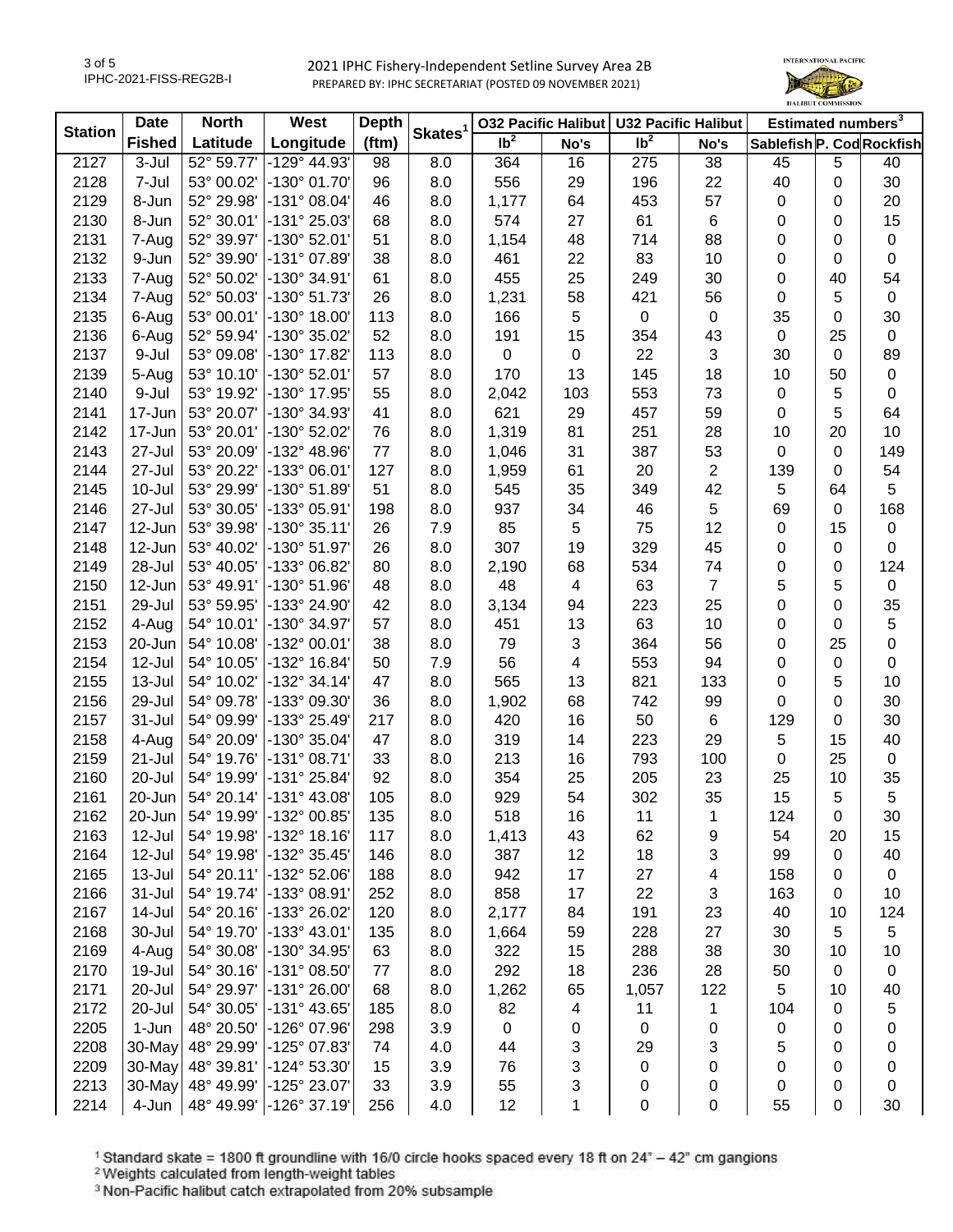

| <b>Station</b> | <b>Date</b>   | <b>North</b> | <b>West</b>           | <b>Depth</b> |                     | <b>032 Pacific Halibut</b> |                | U32 Pacific Halibut        |                | Estimated numbers <sup>3</sup> |             |             |
|----------------|---------------|--------------|-----------------------|--------------|---------------------|----------------------------|----------------|----------------------------|----------------|--------------------------------|-------------|-------------|
|                | <b>Fished</b> | Latitude     | Longitude             | (ftm)        | Skates <sup>1</sup> | $\overline{1}b^2$          | No's           | $\overline{\mathsf{lb}^2}$ | No's           | Sablefish P. Cod Rockfish      |             |             |
| 2218           | 4-Jun         | 49° 00.00'   | $-126°52.46'$         | 315          | 4.0                 | $\mathbf 0$                | $\mathbf 0$    | $\mathbf 0$                | $\mathbf 0$    | 20                             | $\mathbf 0$ | 0           |
| 2221           | 2-Jun         | 49° 10.00'   | -126° 07.91'          | 24           | 3.9                 | 472                        | 21             | 0                          | 0              | $\pmb{0}$                      | $\mathbf 0$ | 5           |
| 2232           | 3-Jun         | 49° 39.99'   | -126° 07.95'          | 189          | 4.0                 | $\pmb{0}$                  | 0              | 0                          | 0              | 0                              | 0           | $\pmb{0}$   |
| 2233           | 5-Jun         | 49° 39.97'   | -127° 39.52'          | 334          | 4.0                 | 0                          | 0              | 0                          | 0              | 15                             | 0           | $\pmb{0}$   |
| 2247           | 6-Jun         | 50° 30.01'   | $-127^{\circ}$ 41.96' | 63           | 4.0                 | 24                         | $\mathbf{2}$   | $\overline{7}$             | 1              | 0                              | 0           | $\pmb{0}$   |
| 2257           | 13-Aug        | 50° 52.39'   | -128° 44.28'          | 40           | 8.0                 | 1,722                      | 61             | 150                        | 19             | 0                              | 0           | 5           |
| 2258           | 22-Aug        | 50° 50.25'   | $-129°31.71'$         | 227          | 2.5                 | 30                         | $\overline{2}$ | 9                          | 1              | 29                             | 0           | 10          |
| 2261           | 28-Aug        | 51° 02.53'   | -129° 45.61'          | 274          | 8.0                 | 66                         | $\overline{2}$ | 0                          | 0              | 144                            | 0           | 50          |
| 2262           | 27-Aug        | 51° 12.57'   | $-130^{\circ}$ 01.15' | 278          | 8.0                 | 61                         | $\overline{c}$ | 0                          | 0              | 144                            | 0           | 74          |
| 2263           | 28-Aug        | 51° 10.01'   | -129° 45.60'          | 245          | 8.0                 | 188                        | 6              | $\mathbf 0$                | 0              | 178                            | 0           | 59          |
| 2264           | 4-Jun         | 51° 19.56'   | -127° 38.98'          | 66           | 8.0                 | 305                        | $\overline{7}$ | 10                         | 1              | 15                             | 0           | 20          |
| 2265           | 27-Aug        | 51° 19.81'   | -130° 02.56'          | 167          | 8.0                 | 230                        | 9              | 14                         | $\overline{2}$ | 203                            | 0           | $\pmb{0}$   |
| 2266           | 30-May        | 51° 40.01'   | -127° 22.91'          | 137          | 8.0                 | 170                        | 5              | 8                          | 1              | $\mathbf 0$                    | 0           | 5           |
| 2267           | 31-May        | 51° 40.21'   | -127° 54.94'          | 185          | 7.9                 | 758                        | 42             | 111                        | 12             | 74                             | 0           | $\pmb{0}$   |
| 2268           | 2-Jun         | 51° 39.82'   | -128° 12.87'          | 42           | 7.9                 | 595                        | 25             | 206                        | 31             | $\mathbf 0$                    | 0           | 10          |
| 2269           | 17-Aug        | 51° 39.98'   | $-128^{\circ}$ 42.78' | 19           | 8.0                 | 757                        | 19             | 29                         | 3              | 15                             | 0           | $\pmb{0}$   |
| 2270           | 31-May        | 51° 49.73'   | -127° 55.02'          | 175          | 8.0                 | 280                        | 15             | 26                         | 3              | 89                             | 0           | $\pmb{0}$   |
| 2271           | 20-Jun        | 51° 59.86'   | -131° 07.98'          | 38           | 8.0                 | 2,773                      | 86             | 225                        | 30             | $\pmb{0}$                      | 0           | 74          |
| 2272           | 1-Jun         | 52° 09.66'   | -126° 50.46'          | 130          | 7.9                 | 64                         | $\overline{2}$ | $\mathbf 0$                | 0              | 0                              | 0           | 5           |
| 2273           | $21 - Jun$    | 52° 10.20'   | -131° 07.98'          | 16           | 7.9                 | 453                        | 13             | 17                         | 2              | 0                              | 0           | $\mathbf 0$ |
| 2274           | 20-Jun        | 52° 10.01'   | -131° 23.32'          | 93           | 8.0                 | 551                        | 15             | 37                         | 5              | 5                              | 0           | 203         |
| 2275           | 1-Jun         | 52° 19.93'   | -127° 05.70'          | 119          | 8.0                 | 61                         | 1              | $\mathbf 0$                | 0              | 0                              | 0           | $\pmb{0}$   |
| 2276           | 11-Jun        | 52° 20.02'   | $-128°57.15'$         | 26           | 8.0                 | 1,206                      | 55             | 339                        | 45             | 0                              | 0           | 20          |
| 2277           | 9-Jul         | 52° 20.08'   | -131° 07.84'          | 45           | 8.0                 | 2,464                      | 54             | 13                         | $\overline{2}$ | 0                              | 0           | 15          |
| 2278           | 12-Jun        | 52° 29.92'   | -129° 12.84'          | 60           | 8.0                 | 963                        | 38             | 183                        | 22             | 0                              | 5           | 89          |
| 2279           | $1-Jul$       | 52° 39.95'   | -128° 56.52'          | 44           | 8.0                 | 424                        | 21             | 78                         | 9              | 0                              | $\mathbf 0$ | 35          |
| 2280           | 12-Jun        | 52° 39.98'   | -129° 17.32'          | 64           | 8.0                 | 838                        | 36             | 257                        | 31             | 0                              | 0           | $\pmb{0}$   |
| 2283           | $1-Jul$       | 52° 49.91'   | -129° 12.90'          | 59           | 8.0                 | 645                        | 37             | 429                        | 56             | $\pmb{0}$                      | 10          | 5           |
| 2284           | 2-Jul         | 52° 49.86'   | -129° 29.45'          | 106          | 8.0                 | 704                        | 26             | 16                         | $\overline{2}$ | 59                             | $\mathbf 0$ | 64          |
| 2285           | 9-Jun         | 52° 49.87'   | -131° 25.01'          | 58           | 7.9                 | 894                        | 17             | 0                          | 0              | 0                              | 0           | 20          |
| 2286           | 4-Jul         | 52° 50.01'   | -129° 45.98'          | 67           | 7.8                 | 942                        | 34             | 491                        | 59             | 29                             | 5           | 58          |
| 2287           | 9-Jun         | 52° 49.90'   | -131° 07.97'          | 14           | 8.0                 | 840                        | 26             | 21                         | $\overline{c}$ | $\mathbf 0$                    | 0           | $\mathbf 5$ |
| 2288           | 10-Jun        | 52° 59.65'   | $-131°24.40'$         | 10           | 7.9                 | 723                        | 21             | 37                         | 4              | 0                              | 0           | $\mathbf 0$ |
| 2289           | 5-Aug         | 53° 00.02'   | -131° 08.89'          | 14           | 8.0                 | 251                        | 11             | 28                         | 3              | 0                              | 0           | 5           |
| 2290           | 26-Jul        | 53° 00.28'   | -132° 15.58'          | 56           | 8.0                 | 1,881                      | 69             | 175                        | 21             | 0                              | 0           | 69          |
| 2291           | 2-Jul         | 52° 59.76'   | -129° 28.00'          | 28           | 7.8                 | 337                        | 17             | 232                        | 31             | 0                              | 0           | 15          |
| 2292           | 5-Aug         | 52° 59.98'   | -130° 52.00'          | 22           | 8.0                 | 1,741                      | 79             | 558                        | 70             | 0                              | 0           | 5           |
| 2293           | 26-Jul        | 53° 01.12'   | -132° 32.10'          | 109          | 8.0                 | 1,461                      | 61             | 255                        | 32             | 20                             | 0           | 45          |
| 2294           | 29-Jun        | 53° 09.97'   | -128° 39.74'          | 144          | 8.0                 | 124                        | 4              | 0                          | 0              | 15                             | 0           | 20          |
| 2296           | 10-Jun        | 53° 09.96'   | -131° 24.50'          | 13           | 8.0                 | 508                        | 18             | 0                          | 0              | 0                              | 0           | $\pmb{0}$   |
| 2297           | 25-Jun        | 53° 10.03'   | -131° 09.02'          | 18           | 8.0                 | 674                        | 22             | 7                          | 1              | 0                              | 0           | 10          |
| 2298           | 3-Jul         | 53° 10.39'   | -129° 44.20'          | 51           | 8.0                 | 814                        | 21             | 9                          | 1              | 0                              | 5           | 15          |
| 2299           | 9-Jul         | 53° 11.00'   | -130° 01.98'          | 52           | 8.0                 | 2,132                      | 90             | 132                        | 15             | 11                             | 17          | 6           |
| 2301           | 29-Jun        | 53° 19.93'   | $-128°54.86'$         | 221          | 8.0                 | 220                        | 6              | 0                          | 0              | 85                             | 0           | 0           |
| 2302           | $11-Jun$      | 53° 19.94'   | -131° 38.93'          | 14           | 8.0                 | 291                        | 9              | 10                         | 1              | $\pmb{0}$                      | 0           | $\mathbf 0$ |
| 2303           | 30-Jun        | 53° 19.74'   | -129° 11.54'          | 257          | 7.9                 | 537                        | 14             | 8                          | 1              | 132                            | 0           | 5           |
| 2304           | $11 - Jun$    | 53° 19.99'   | $-131°25.14'$         | 16           | 8.0                 | 1,046                      | 30             | 21                         | 3              | 0                              | 0           | $\mathbf 0$ |
| 2305           | 25-Jun        | 53° 19.99'   | -131° 09.02'          | 18           | 8.0                 | 1,855                      | 55             | 165                        | 20             | 0                              | 0           | 5           |
| 2306           | 3-Jul         | 53° 19.92'   | -129° 44.89'          | 111          | 7.8                 | 111                        | 3              | 0                          | 0              | 15                             | 0           | 0           |
| 2307           | 30-Jun        | 53° 29.80'   | -129° 12.02'          | 201          | 8.0                 | 86                         | 4              | 0                          | 0              | 89                             | 0           | 10          |
|                |               |              |                       |              |                     |                            |                |                            |                |                                |             |             |